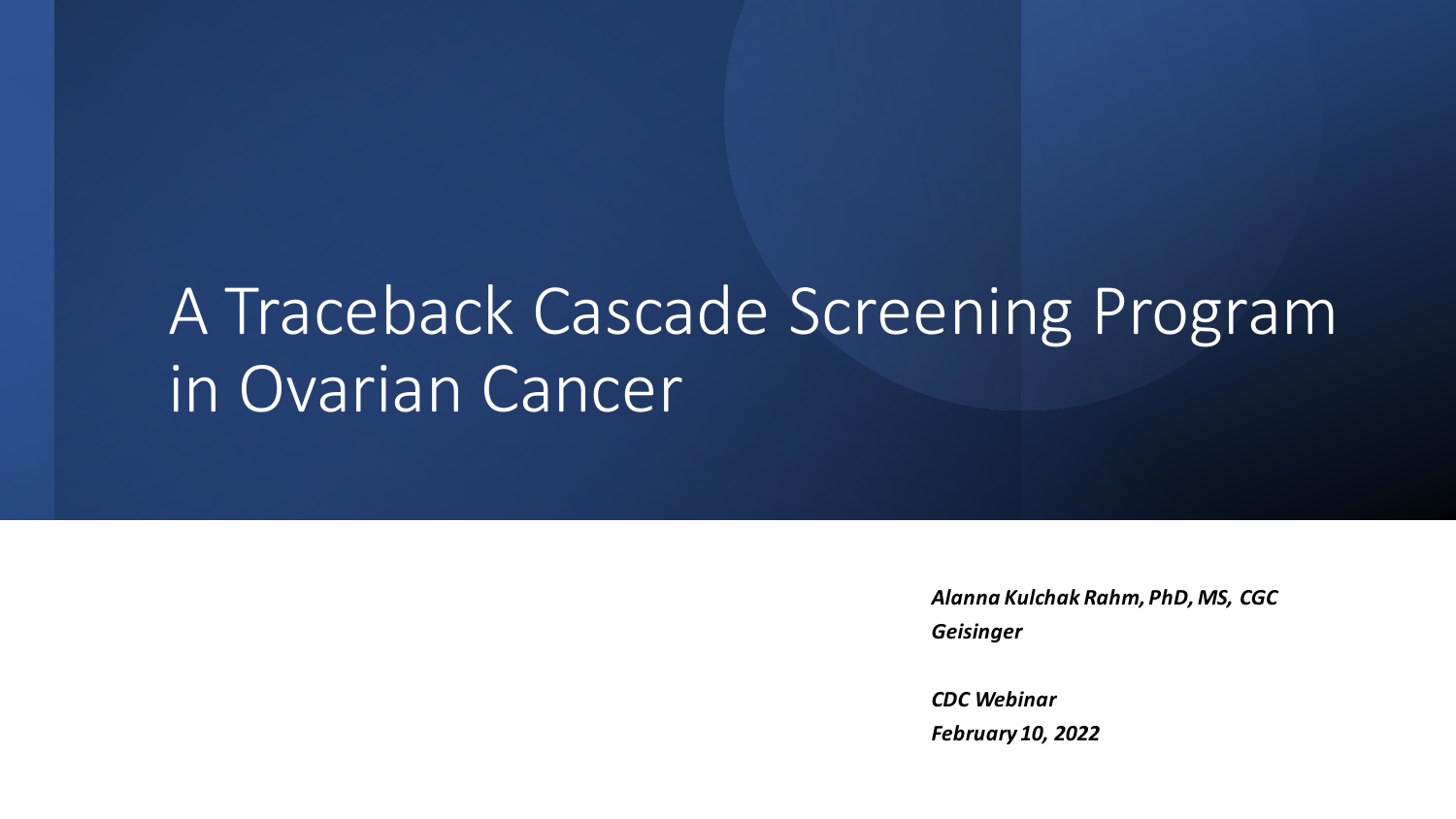**Traceback** Cascade Screening for *BRCA 1/2*

"A Traceback program could provide an important opportunity to reach families from racial, ethnic, and socioeconomic groups who historically have not sought or been offered genetic counseling and testing and thereby contribute to a reduction in health disparities in women with germline BRCA mutations."

*Samimi G, Bernardini MQ, Brody LC, et al. Traceback: A Proposed Framework to Increase Identification and Genetic Counseling of BRCA1 and BRCA2 Mutation Carriers Through Family-Based Outreach. Journal of Clinical Oncology. 2017;35(20):2329-2337*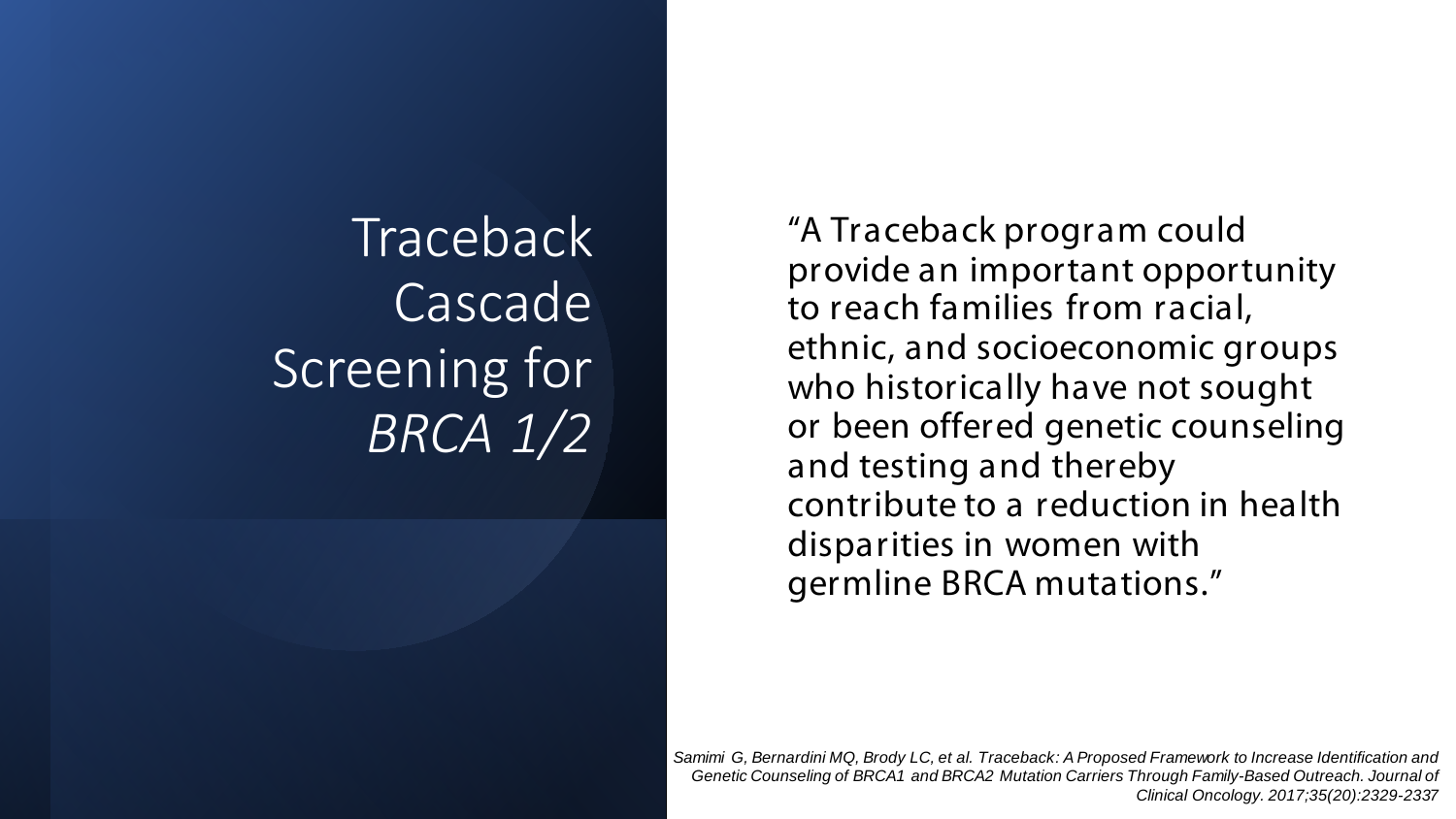### Traceback Cascade Screening Approach



*Samimi G, Bernardini MQ, Brody LC, et al. Traceback: A Proposed Framework to Increase Identification and Genetic Counseling of BRCA1 and BRCA2 Mutation Carriers Through Family-Based Outreach. Journal of Clinical Oncology. 2017;35(20):2329-2337*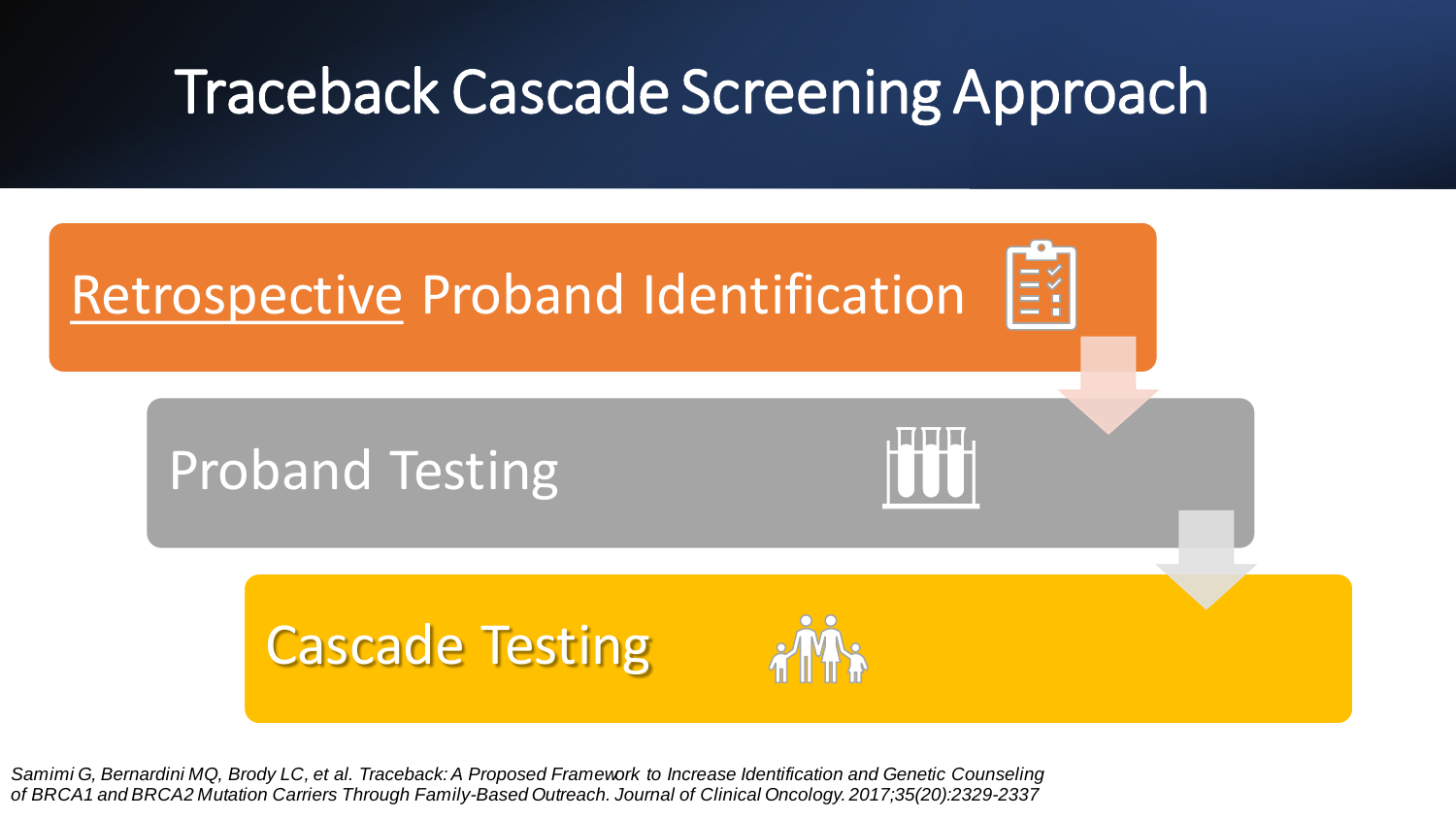

#### **FACTS: Feasibility and Assessment of a Cascade Traceback Screening Program for Ovarian Cancer**

#### **Objective**

• Determine the acceptability, feasibility, and effectiveness of a Traceback cascade screening program in multiple populations and healthcare systems to guide broader implementation

#### Research Question

• In what organizational contexts and populations a Traceback program for proband identification and cascade screening can be implemented, what would successful outcomes for such programs, and what are the contextual, logistical, and legal barriers to be addressed for such programs?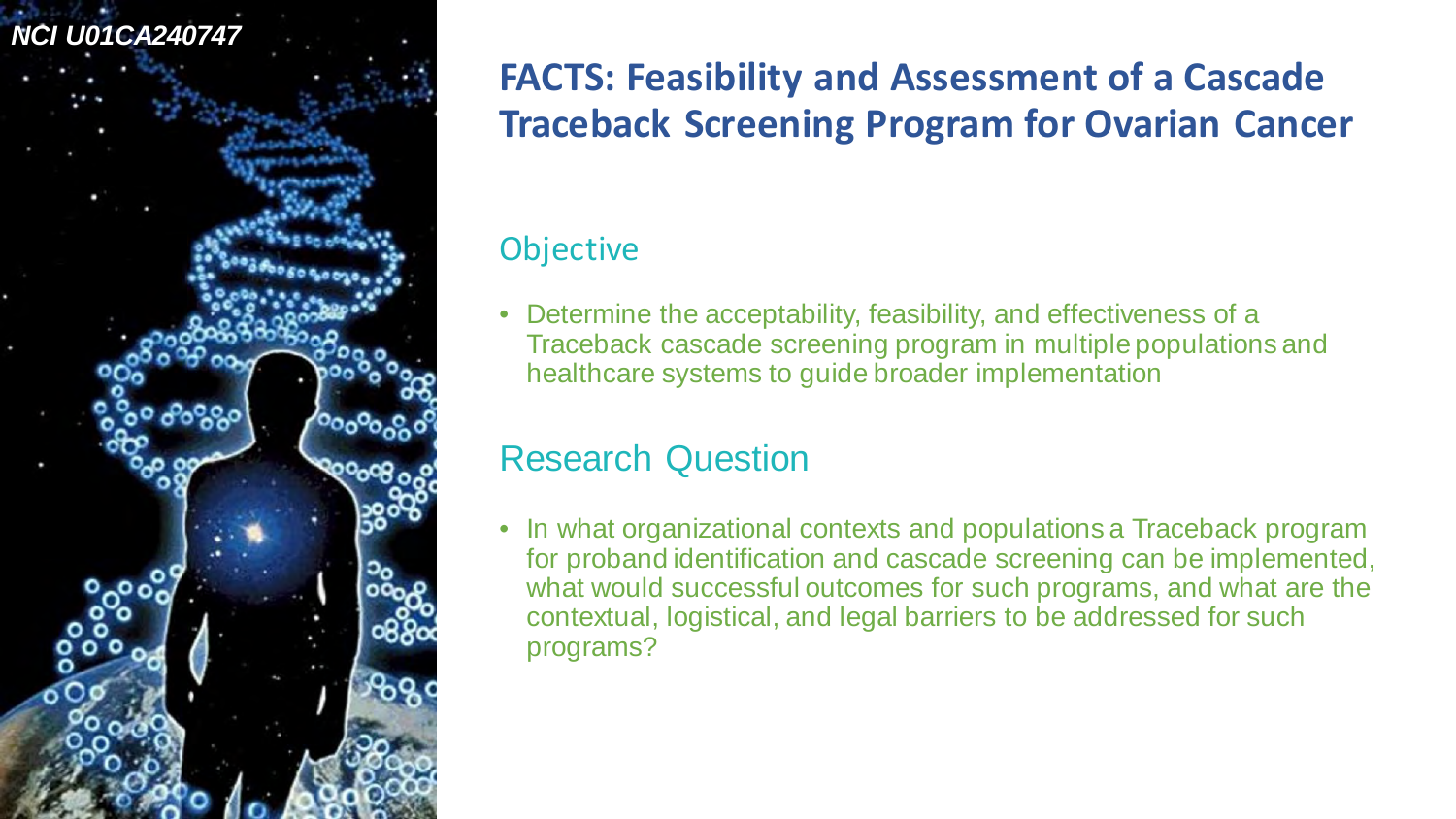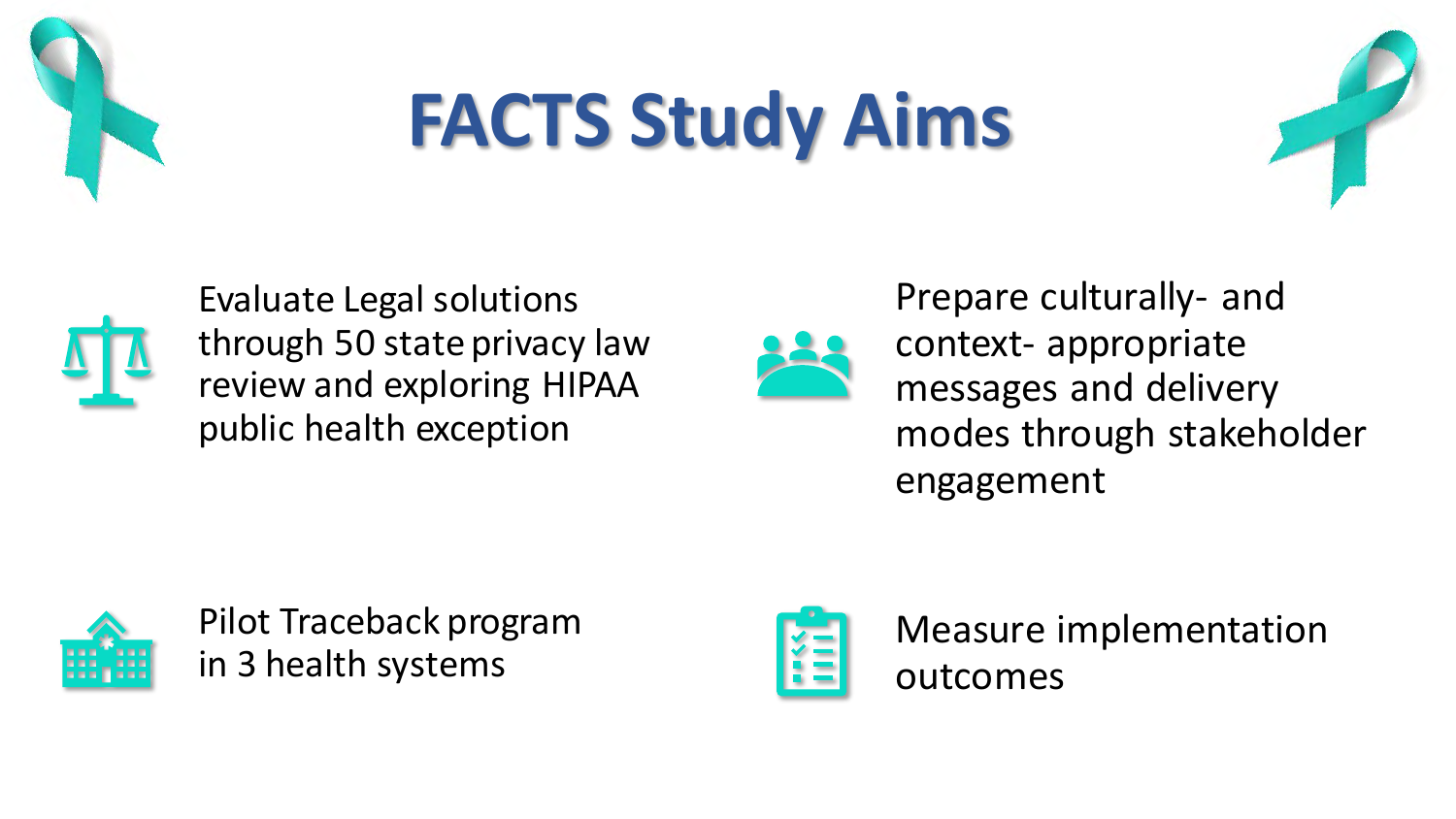

#### **Figure 1. FACTS Study Conceptual Model: Based on the Conceptual Model of Implementation Research**

### **Guiding Framework**

*Adapted from Proctor et al (2009)*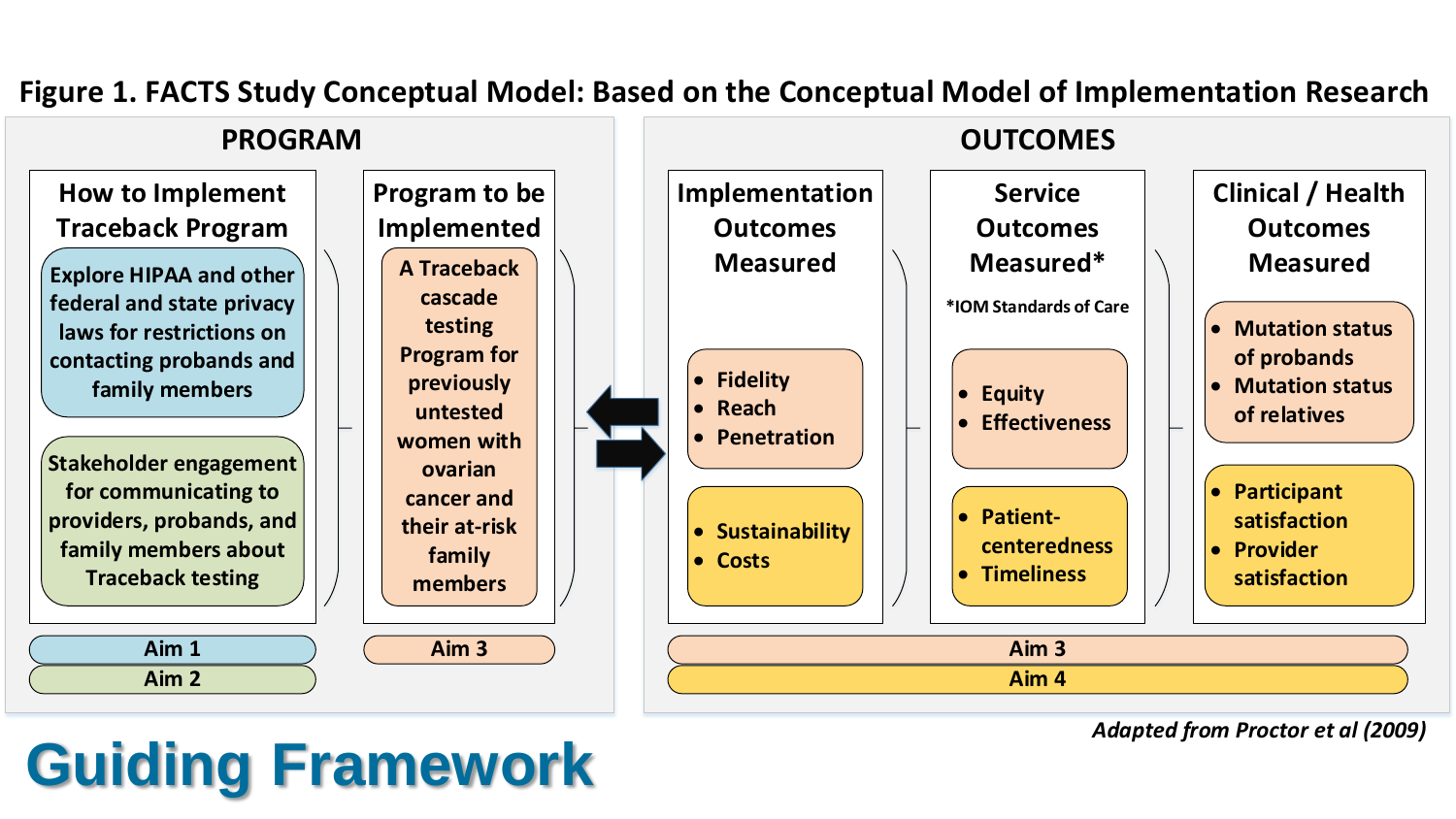# **Today's Focus**



Prepare culturally- and contextappropriate messages and delivery modes through stakeholder engagement

Human-centered design research methods to co-design a patient-centered process for probands and relatives at each of 3 health care systems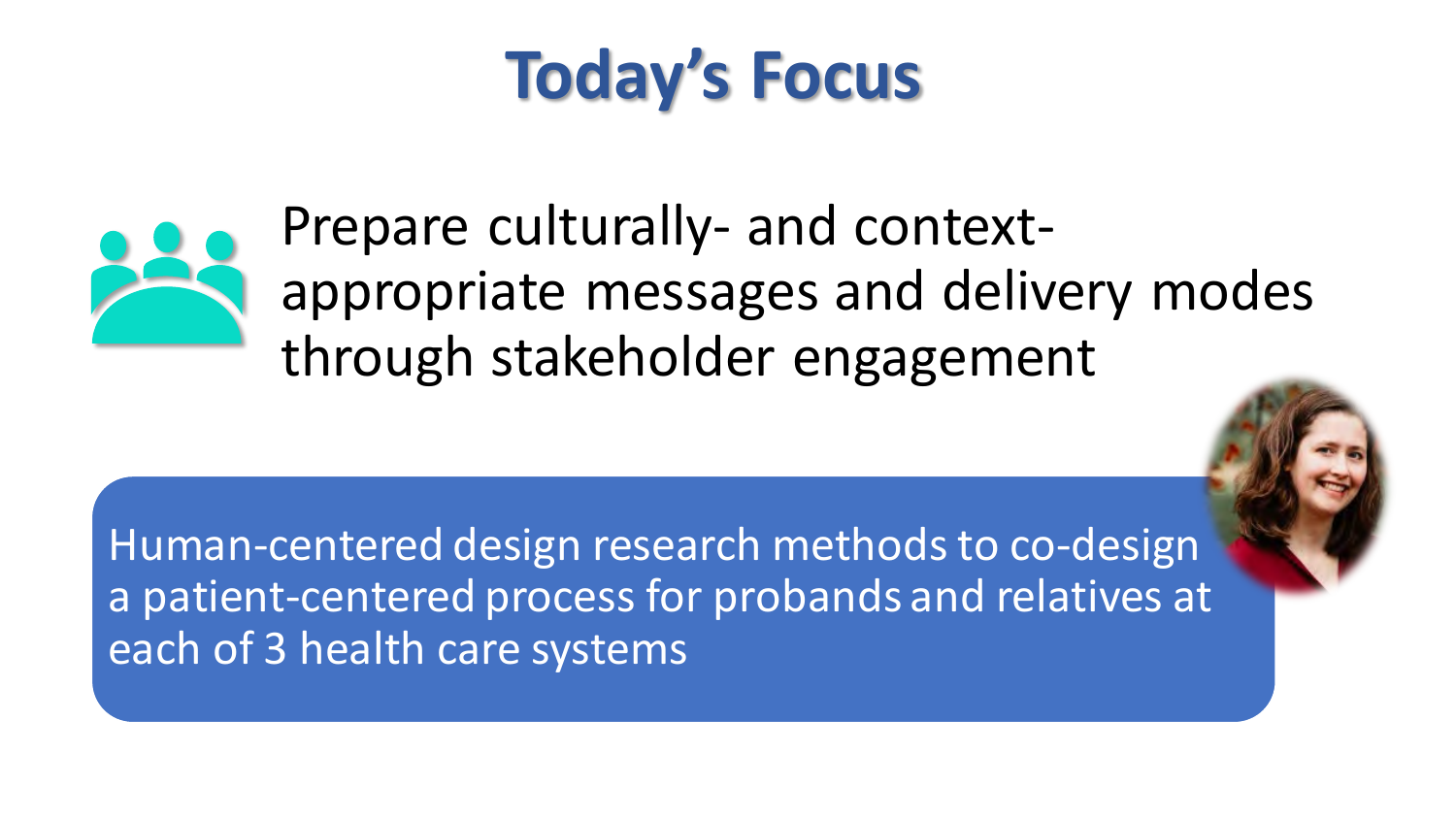**Preferred Messages activity**

Participants chose:

- Up to five preferred statements (blue)
- Up to five not preferred statements (red)
- Up to five ambivalent statements (yellow)

#### *Most only chose preferred statements*

| 1                        | Genetic testing can find gene variants (changes) that increase your risk of ovarian<br>cancer.                                                                                                                                                                                                                          |  |  |  |  |
|--------------------------|-------------------------------------------------------------------------------------------------------------------------------------------------------------------------------------------------------------------------------------------------------------------------------------------------------------------------|--|--|--|--|
| $2^{\circ}$              | Genetic testing is free to family members for 90 days after the ovarian cancer<br>patient is tested.<br>If someone in your family ever had ovarian cancer, genetic testing can help other<br>family members. It can help even if the person had ovarian cancer a long time<br>ago.                                      |  |  |  |  |
| 3                        |                                                                                                                                                                                                                                                                                                                         |  |  |  |  |
| 4                        | Your privacy will be protected.                                                                                                                                                                                                                                                                                         |  |  |  |  |
| 5                        | A genetic counselor can talk with you. The counselor can explain genetic testing<br>and answer your questions.                                                                                                                                                                                                          |  |  |  |  |
| $6^{\circ}$              | People with ovarian cancer and their family members should get genetic testing. A<br>genetic counselor can tell you which family members need genetic testing.                                                                                                                                                          |  |  |  |  |
| $\overline{\phantom{a}}$ | It is important that your family members get genetic testing also. This is important<br>even if you do not get genetic testing.                                                                                                                                                                                         |  |  |  |  |
| 8                        | Your risk is highest if your mother or sister with ovarian cancer has a genetic link<br>(variant) that caused their cancer.                                                                                                                                                                                             |  |  |  |  |
| 9                        | Ovarian cancer runs in families.                                                                                                                                                                                                                                                                                        |  |  |  |  |
| 10                       | If you had genetic testing before 2014, you may need a newer genetic test.                                                                                                                                                                                                                                              |  |  |  |  |
| 11                       | When you get your genetic test results, a doctor may suggest your relatives also<br>get genetic testing. This is called cascade testing.                                                                                                                                                                                |  |  |  |  |
| 12                       | Please talk with a genetic counselor. The genetic counselor can tell you if you need<br>genetic testing.                                                                                                                                                                                                                |  |  |  |  |
| 13                       | If you have a mother or sister with ovarian cancer, this means you have a "family<br>history" of ovarian cancer. Your chance of getting ovarian cancer is higher than the<br>average person if you have this family history. About 5 in 100 women with family<br>history will develop ovarian cancer during their life. |  |  |  |  |
| 14                       | Ovarian cancer is severe.                                                                                                                                                                                                                                                                                               |  |  |  |  |
| 15                       | If you have a genetic variant (change) that increases your ovarian cancer risk,<br>doctors can help. You may be offered cancer screening or prevention options.                                                                                                                                                         |  |  |  |  |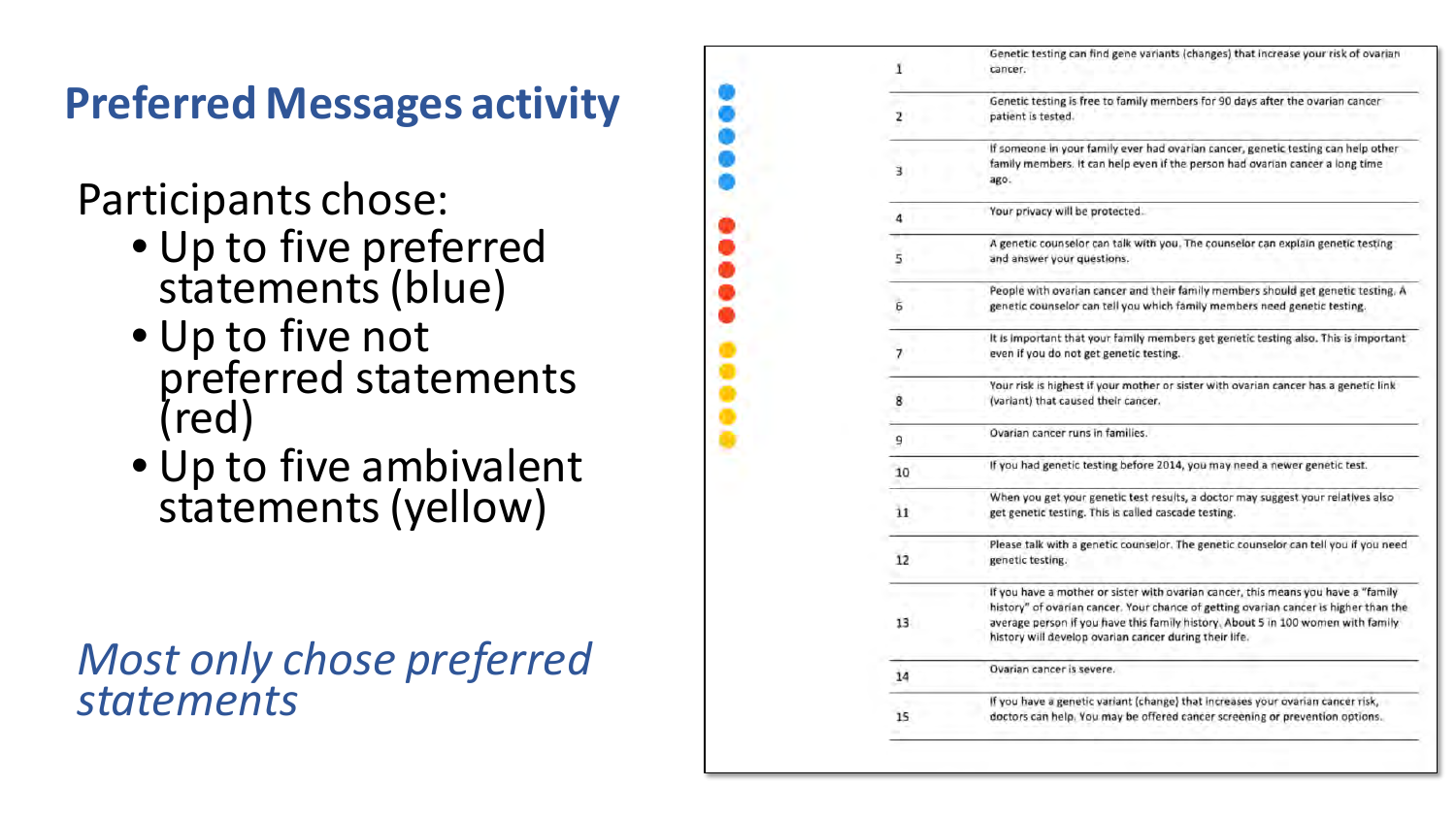**Preferred Modes activity**

### Participants "Chose their own adventure"

Participants given storyboard panels depicting different modes of receiving genetic testing information.

They built their "ideal experience" that would convince them to receive genetic testing.

Note: relatives had slightly different mode options. Probands received "Sam" storyboards, relatives received "Pat" storyboards.

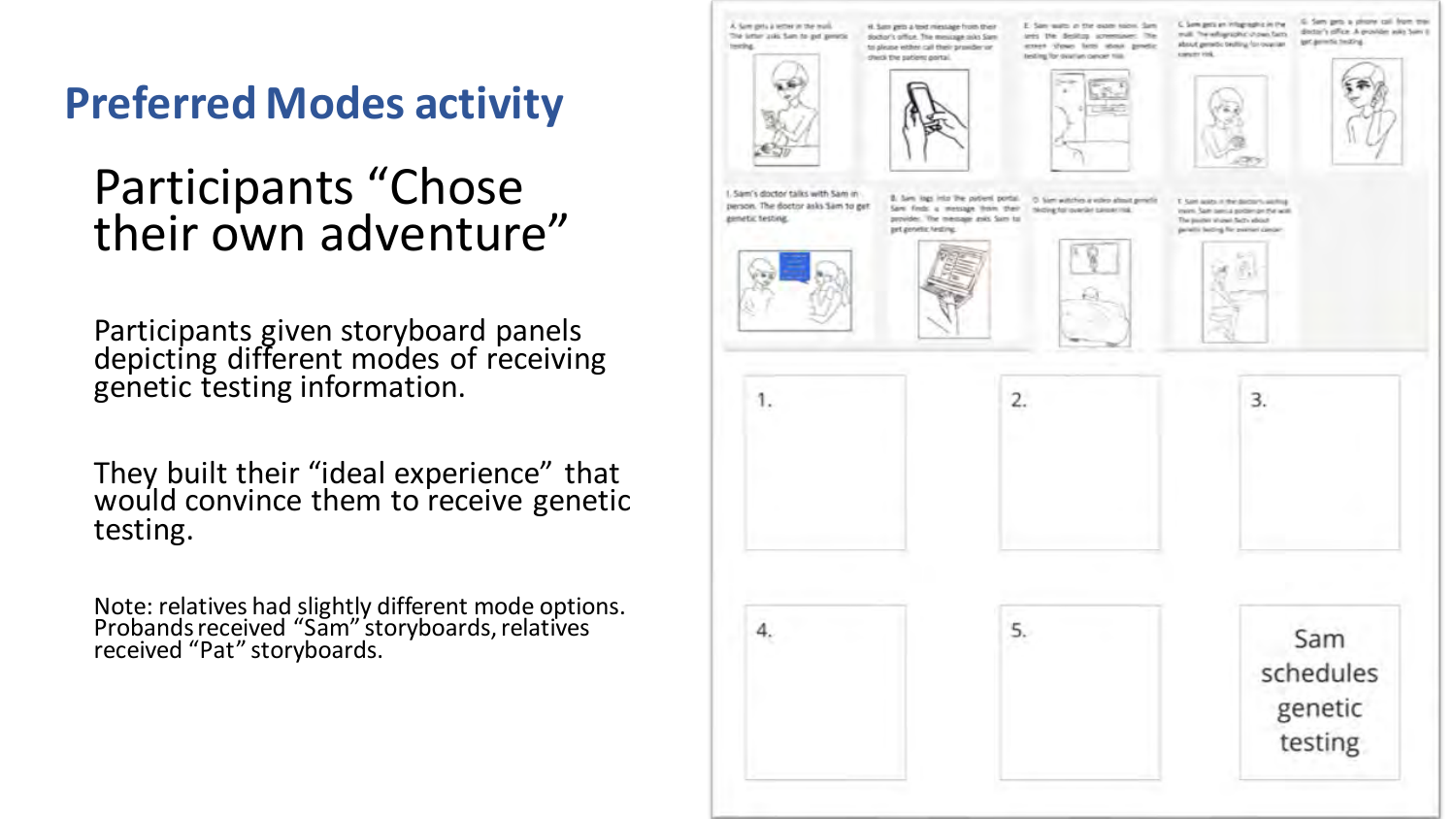### Stakeholder Participants

- 70 interviews x 3 sites
	- 31 women with ovarian cancer

| Race                             |    |
|----------------------------------|----|
| <b>Black or African American</b> | 10 |
| White                            | 54 |
| Asian                            |    |
| More than one race               |    |

- 39 family members (individuals with a relative with ovca)
- KPMAS selected for Black race and within 1 year since diagnosis
- Geisinger selected <5 years and >5years post diagnosis; family members with a living relative, family members with a deceased relative
- KPWA selected <5 years and >5years post diagnosis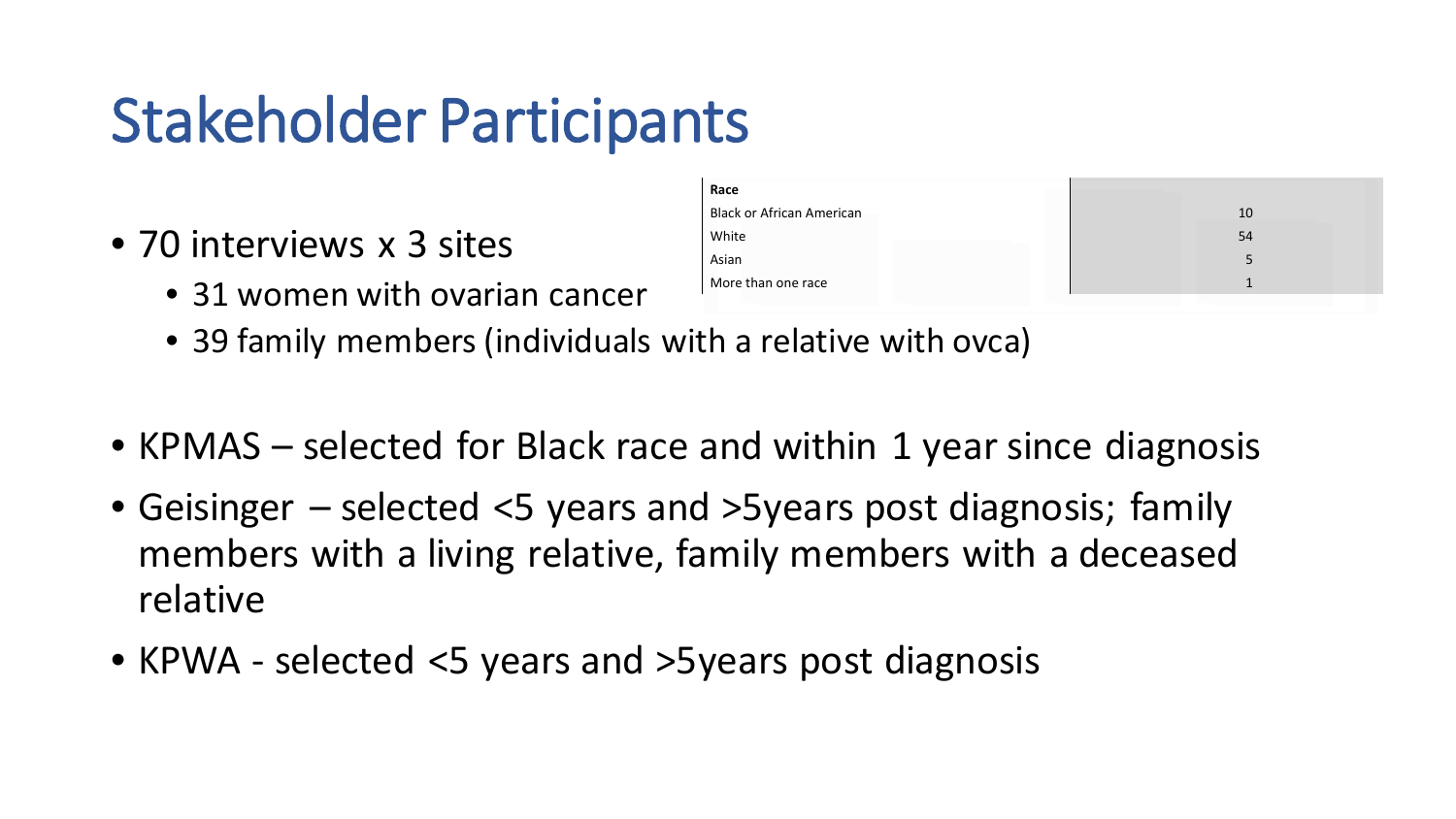### Why were top messages chosen?

We reviewed the comments participants made about why they chose the messages they did and summarized their reasons

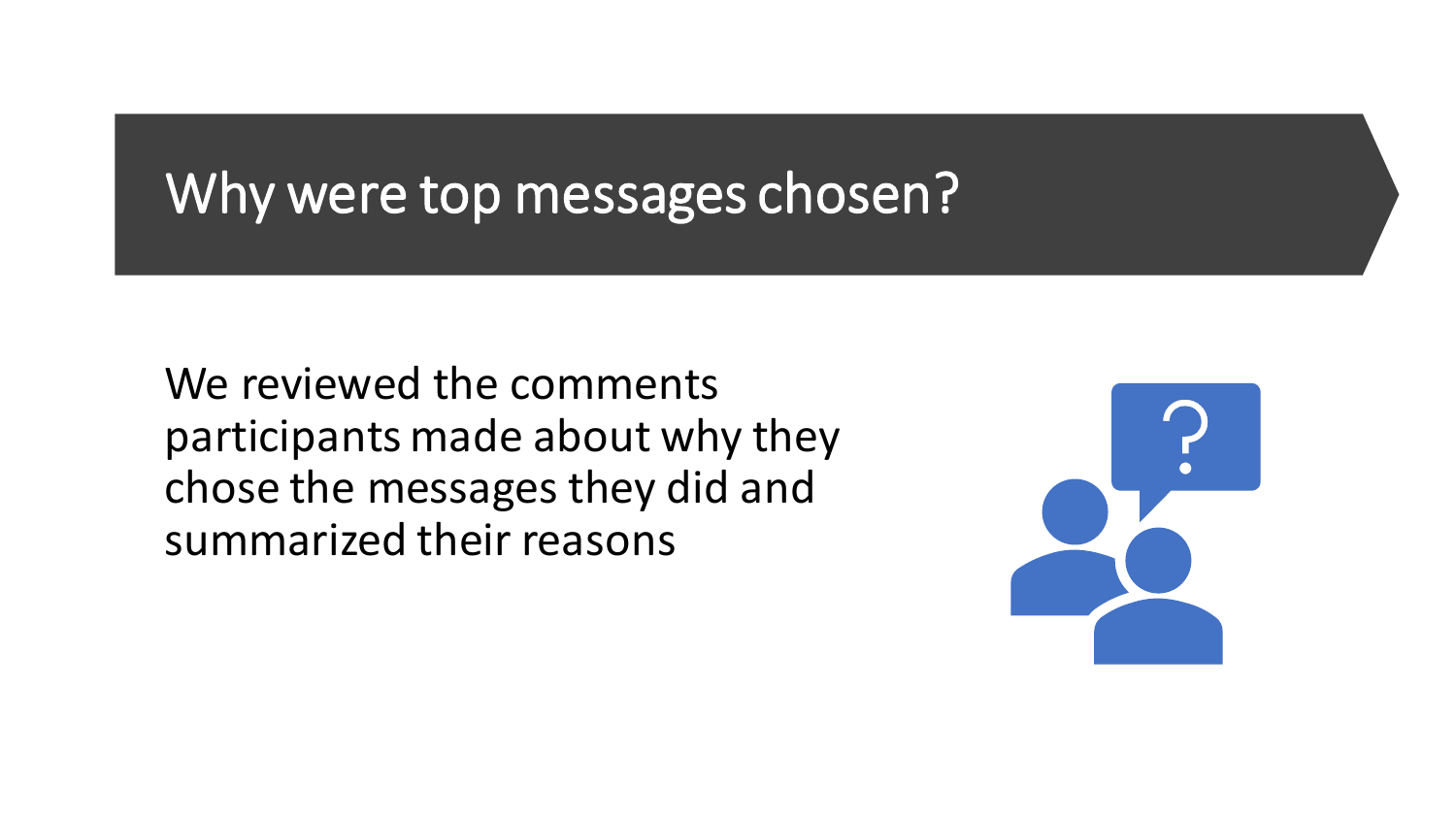# Top Messages

**Testing Free to family members for 90 days**

#### **Ovca runs in families**

**GT identifies if risk increased / If + doctors have screening and prevention options**

**GT can help even if had ovca a long time ago**

- Motivating especially for cost concerns
- Time limitation motivating (relatives)
- New info, motivating
- (relatives) scary or unrelatable – but important
- Actionable and reassuring
- Offers next step (relatives)
- Emphasize science evolves over time
- Motivating/ actionable (proband)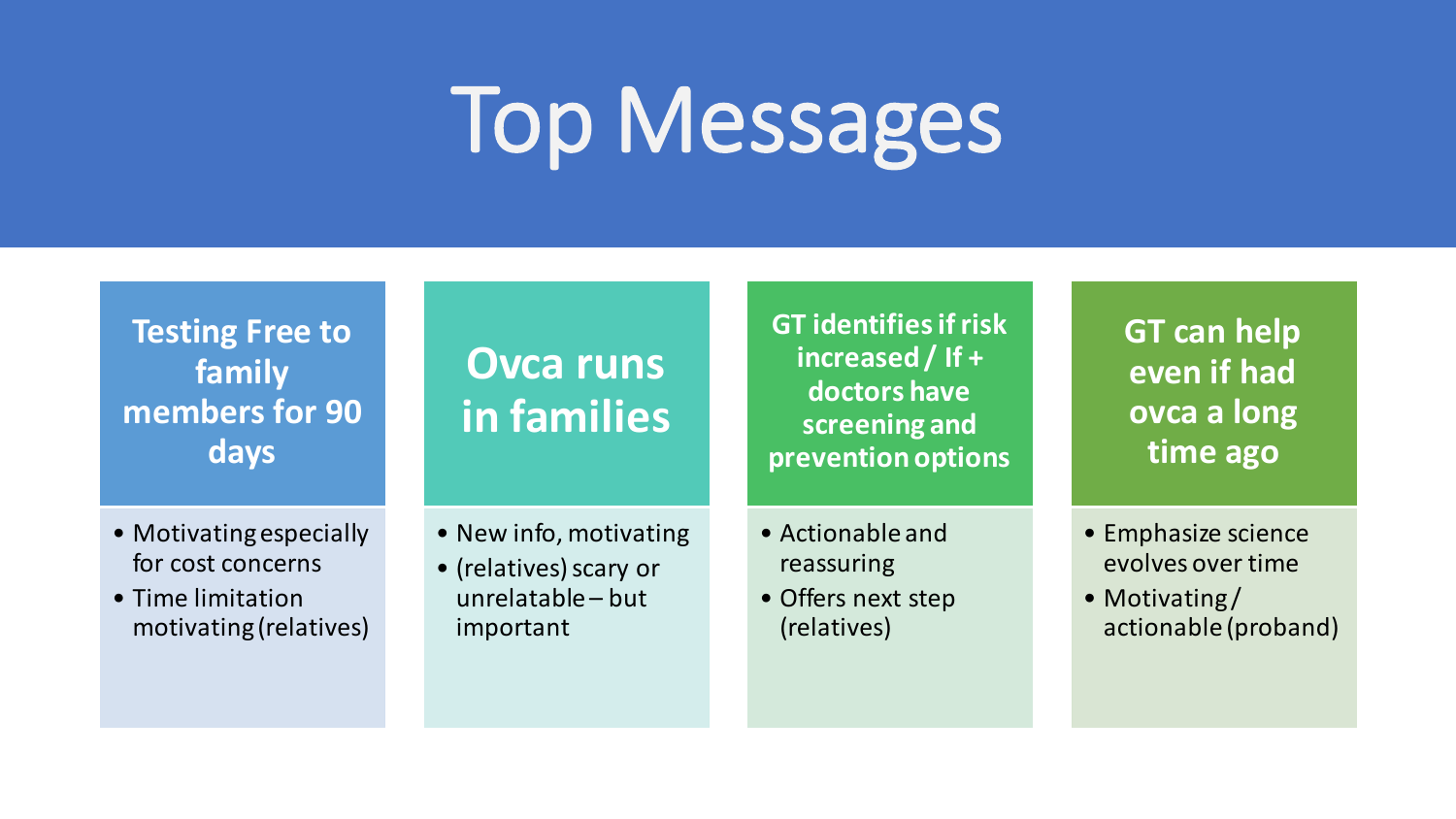### Preferred Modes of Communication

### **Clinician**

- Doctor in person
- Doctor by phone

**Targeted Communication**

- Letter, portal, text
- Infographic, video, family letter (cascade)

### **Passive Communication**

- Posters (waiting rooms, public)
- Ads (online, radio, TV)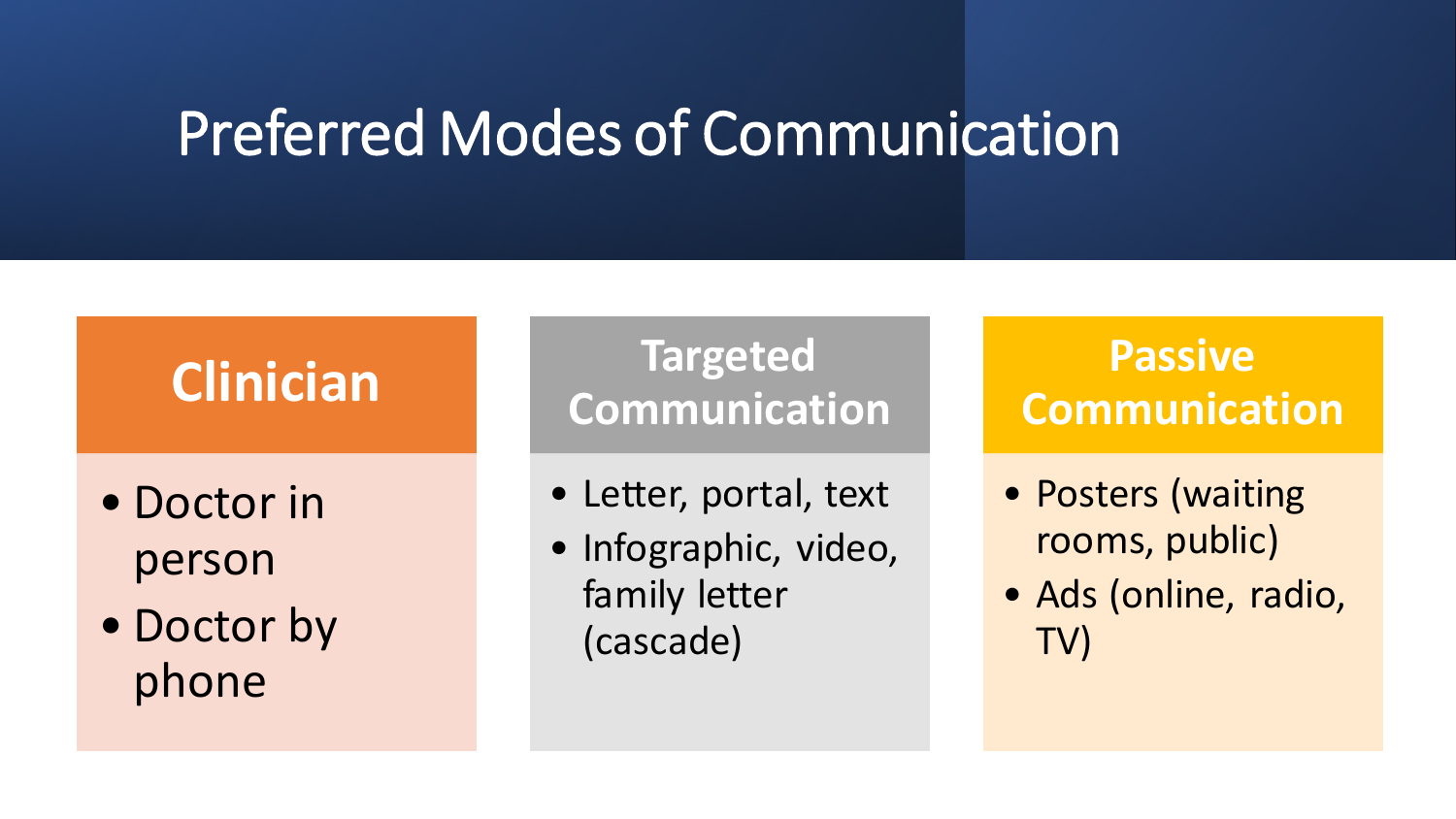# Conversation with clinician

G. Pat gets a phone call from their doctor's office. A provider asks Pat to get genetic testing.



H. Pat's doctor talks with Pat in person. The doctor asks Pat to get genetic testing.

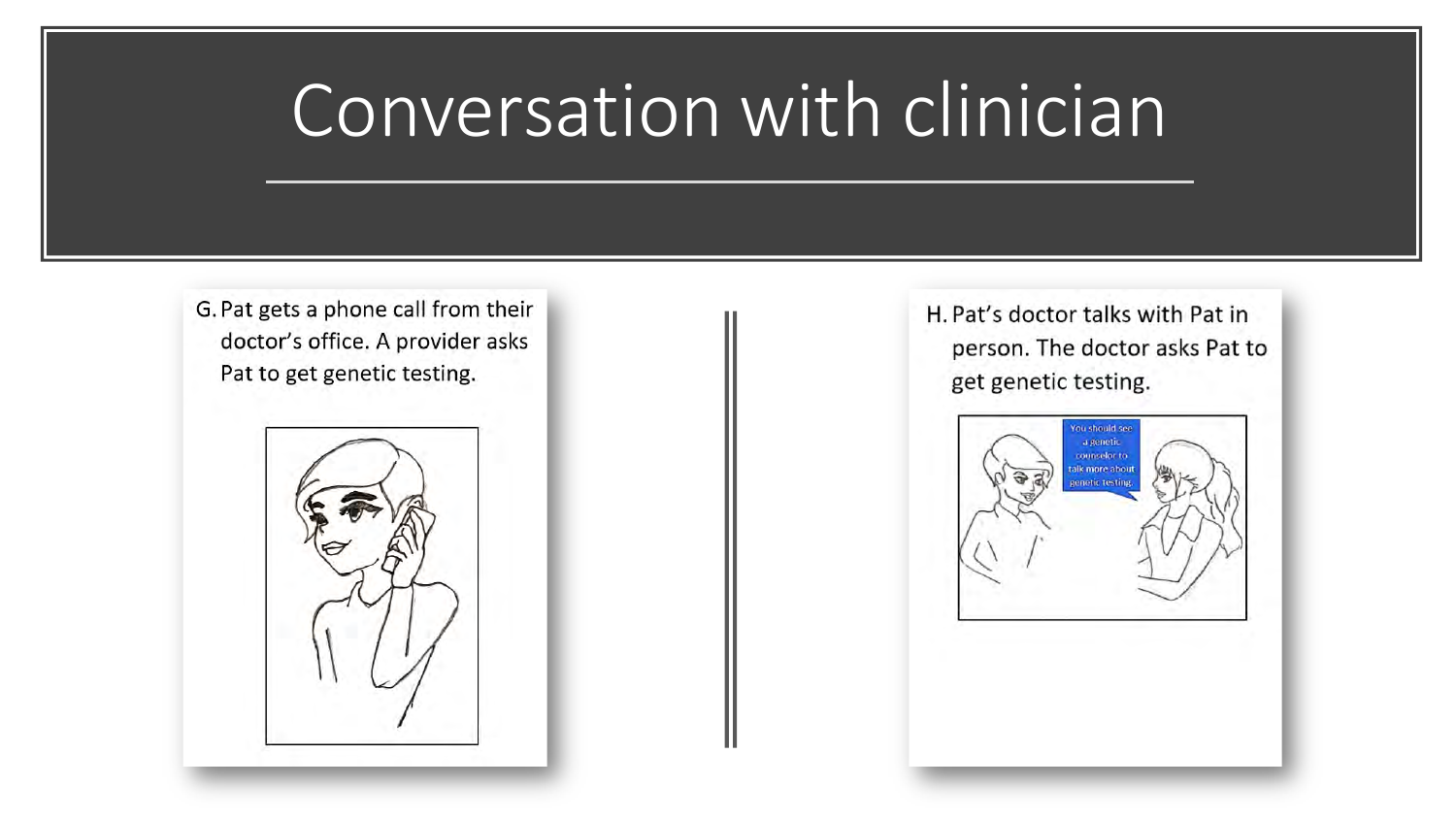



I. Pat gets a letter in the mail. The letter asks Pat to get genetic testing.



C. Pat logs into the patient portal. Pat finds a message from their provider. The message asks Pat to get genetic testing.



A. Pat gets an infographic in the mail. The infographic shows facts about genetic testing for ovarian cancer risk.



D. Pat gets a text message from their doctor's office. The message asks Pat to please either call their provider or check the patient portal.

B. Pat watches a video about genetic testing for ovarian cancer risk.



Targeted messaging: communication sent to specific patients or relatives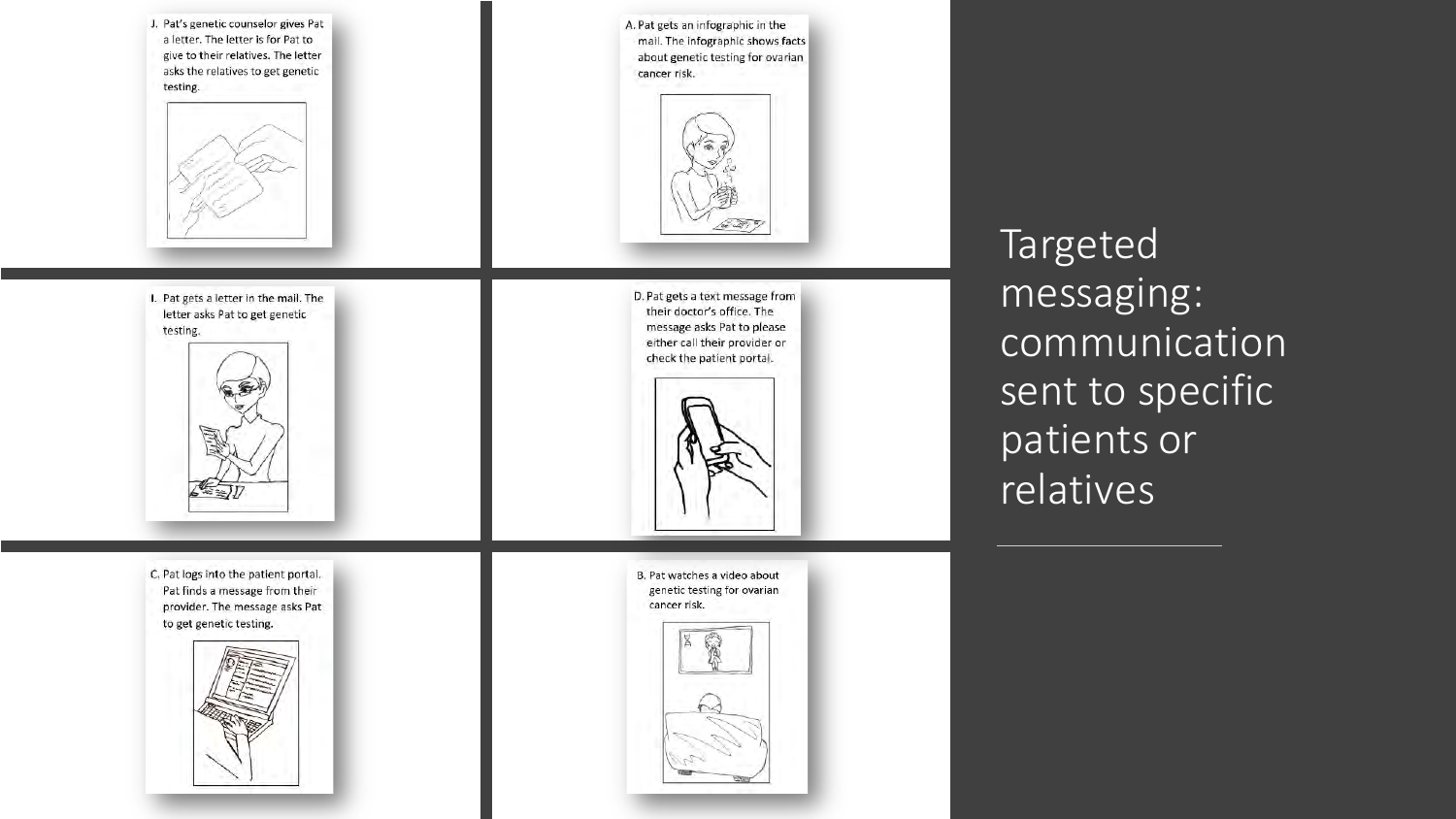L. Pat sees a poster or graphic in a public space (mall, billboard).



K. Pat sees or hears an ad on TV. radio, or online. The person in the ad talks about who is at risk for ovarian cancer. The person also says how to find out if you are at risk.



F. Pat waits in the exam room. Pat sees the desktop screensaver. The screen shows facts about genetic testing for ovarian cancer risk.



E. Pat waits in the doctor's waiting room. Pat sees a poster on the wall. The poster shows facts about genetic testing for ovarian cancer risk.



### Passive messaging: communication not sent to specific people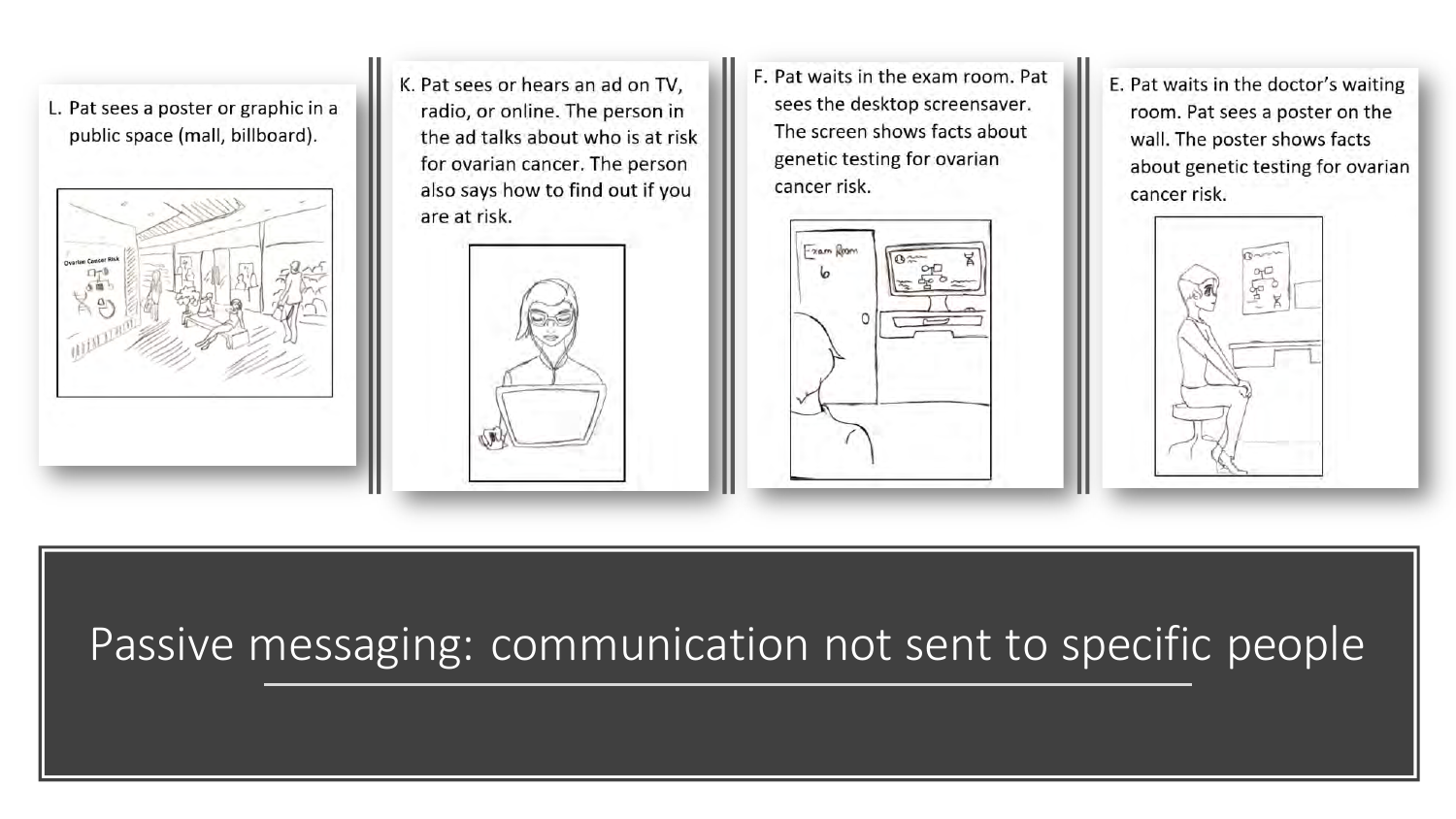# Preferred Programs

|                 | Alpha (Probands)       |            | Alpha (Relatives)                                                               |            | Beta (Probands)                | Gamma (Probands)                                                     |                     | Delta (Relatives)             | Epsilon (Relatives)                          |
|-----------------|------------------------|------------|---------------------------------------------------------------------------------|------------|--------------------------------|----------------------------------------------------------------------|---------------------|-------------------------------|----------------------------------------------|
|                 | Doctor, then follow-up |            |                                                                                 |            |                                | Targeted and Passive Messaging, then Doctor Convo,<br>some follow-up |                     |                               |                                              |
|                 | Subgroup 1             | Subgroup 2 | Subgroup <sub>1</sub>                                                           | Subgroup 2 | Passive Communication, Doctor  | Targeted Outreach, Doctor<br>Convo, some passive follow+             | Subgroup 1          | Subgroup 2                    | Targeted and passive<br>messaging, no doctor |
|                 | Doctor,                | Doctor,    | Doctor,                                                                         | Doctor,    | Convo, then Targeted Follow-up | up                                                                   | <b>Targeted and</b> | <b>Targeted and Passive</b>   | convo                                        |
|                 |                        |            | $ $ then Targeted and $ $ then Targeted $ $ then Targeted and $ $ then Targeted |            |                                |                                                                      | Passive Messaging,  | Messaging, then Doctor Convo, |                                              |
|                 |                        |            | Passive Follow-up   Follow-up Only   Passive Follow-up   Follow-up Only         |            |                                |                                                                      | then Doctor Convo   | then follow-up                |                                              |
|                 |                        |            |                                                                                 |            |                                |                                                                      |                     |                               |                                              |
|                 |                        |            |                                                                                 |            |                                |                                                                      |                     |                               |                                              |
|                 |                        |            |                                                                                 |            |                                |                                                                      |                     |                               |                                              |
|                 |                        |            |                                                                                 |            |                                |                                                                      |                     |                               |                                              |
|                 |                        |            |                                                                                 |            |                                |                                                                      |                     |                               |                                              |
|                 |                        |            |                                                                                 |            |                                |                                                                      |                     |                               |                                              |
|                 |                        |            |                                                                                 |            |                                |                                                                      |                     |                               |                                              |
|                 |                        |            |                                                                                 |            |                                |                                                                      |                     |                               |                                              |
|                 |                        |            |                                                                                 |            |                                |                                                                      |                     |                               |                                              |
|                 |                        |            |                                                                                 |            |                                |                                                                      |                     |                               |                                              |
| <b>GE Total</b> |                        |            |                                                                                 |            |                                |                                                                      |                     |                               |                                              |
| <b>KPMA</b>     |                        |            |                                                                                 |            |                                |                                                                      |                     |                               |                                              |
| Total           |                        |            |                                                                                 |            |                                |                                                                      |                     |                               |                                              |
| <b>KPWA</b>     |                        |            |                                                                                 |            |                                |                                                                      |                     |                               |                                              |
| Total           |                        |            |                                                                                 |            |                                |                                                                      |                     |                               |                                              |
| <b>TOTAL</b>    |                        |            |                                                                                 |            |                                |                                                                      | 10 <sup>1</sup>     |                               |                                              |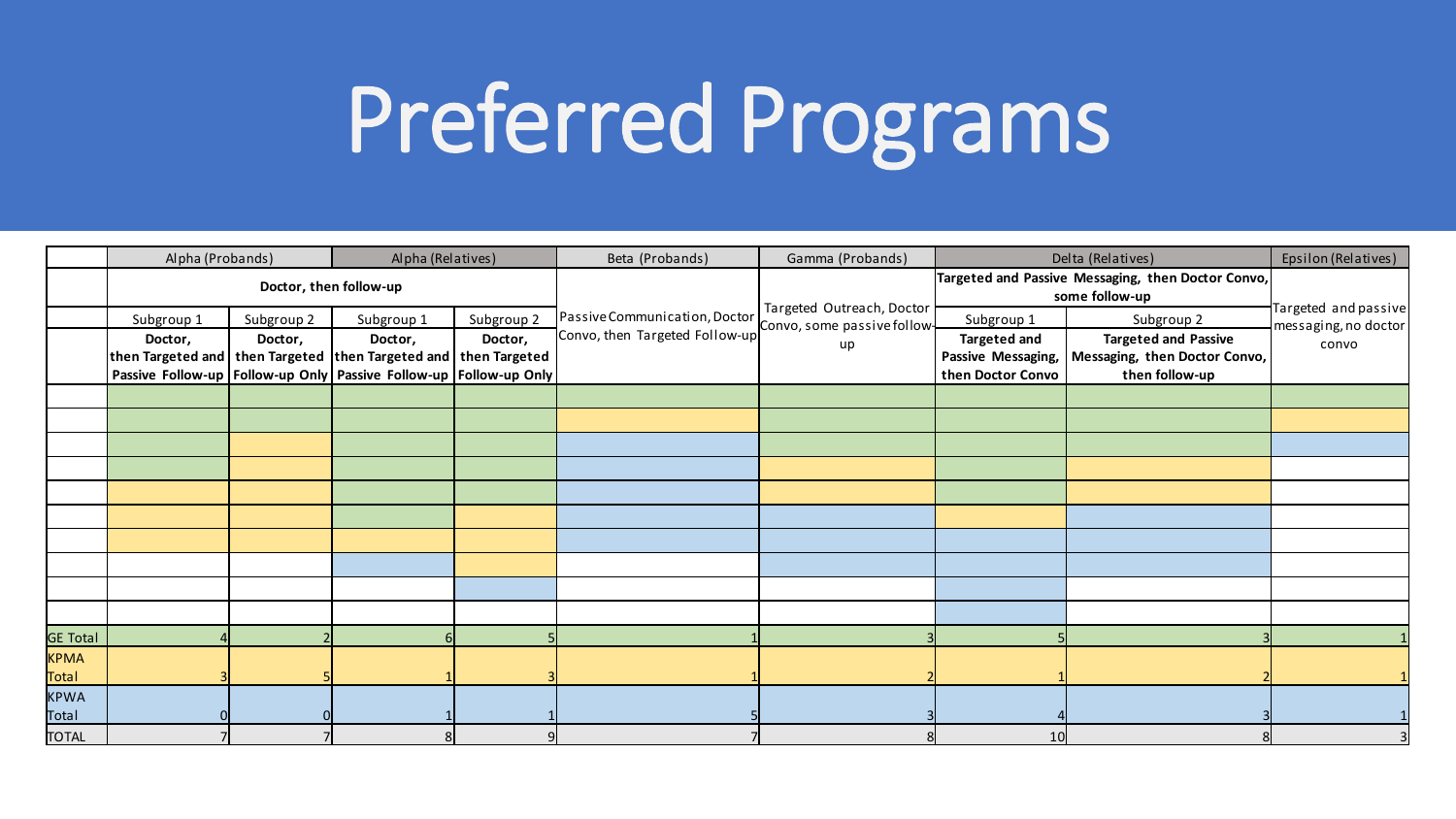### Alpha: Clinician conversation, then follow-up

#### Probands and Relatives

Doctor conversation between provider and patient

|                     | Follow-up                 |
|---------------------|---------------------------|
| Targeted messaging: | Passive messaging:        |
| communication sent  | communication in a public |
| to specific people  | area (for some)           |

#### **Preferred by participants at KPMAS and Geisinger**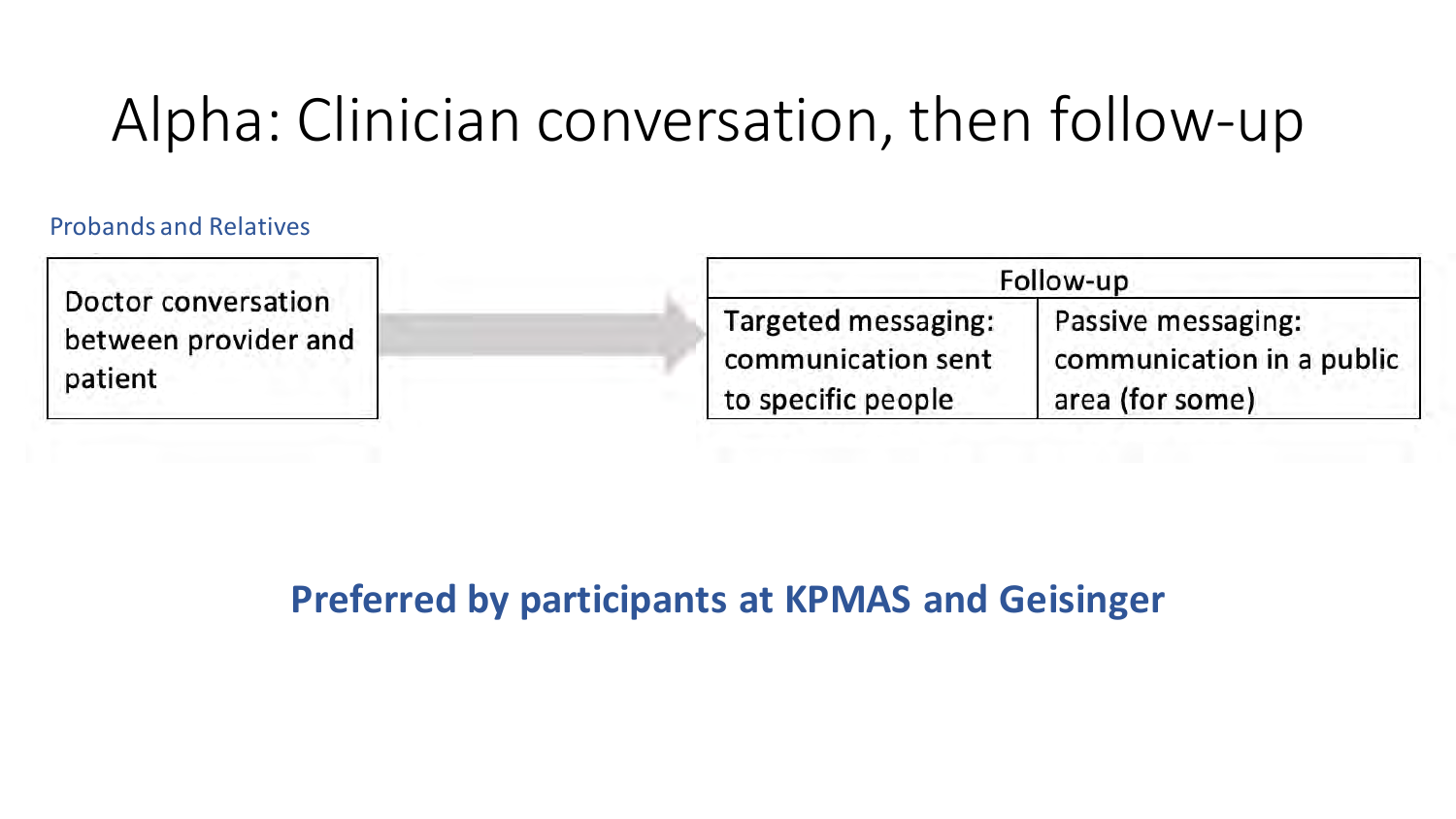## Beta: Passive outreach, clinician conversation, then targeted follow-up

#### Probands

|                    | Doctor's Office Messaging | Follow-up             |  |
|--------------------|---------------------------|-----------------------|--|
| Passive messaging: | Doctor conversation       | Targeted messaging:   |  |
| communication in a | between provider and      | communication sent to |  |
| public area        | patient                   | specific people       |  |

#### **Preferred by participants at KPWA**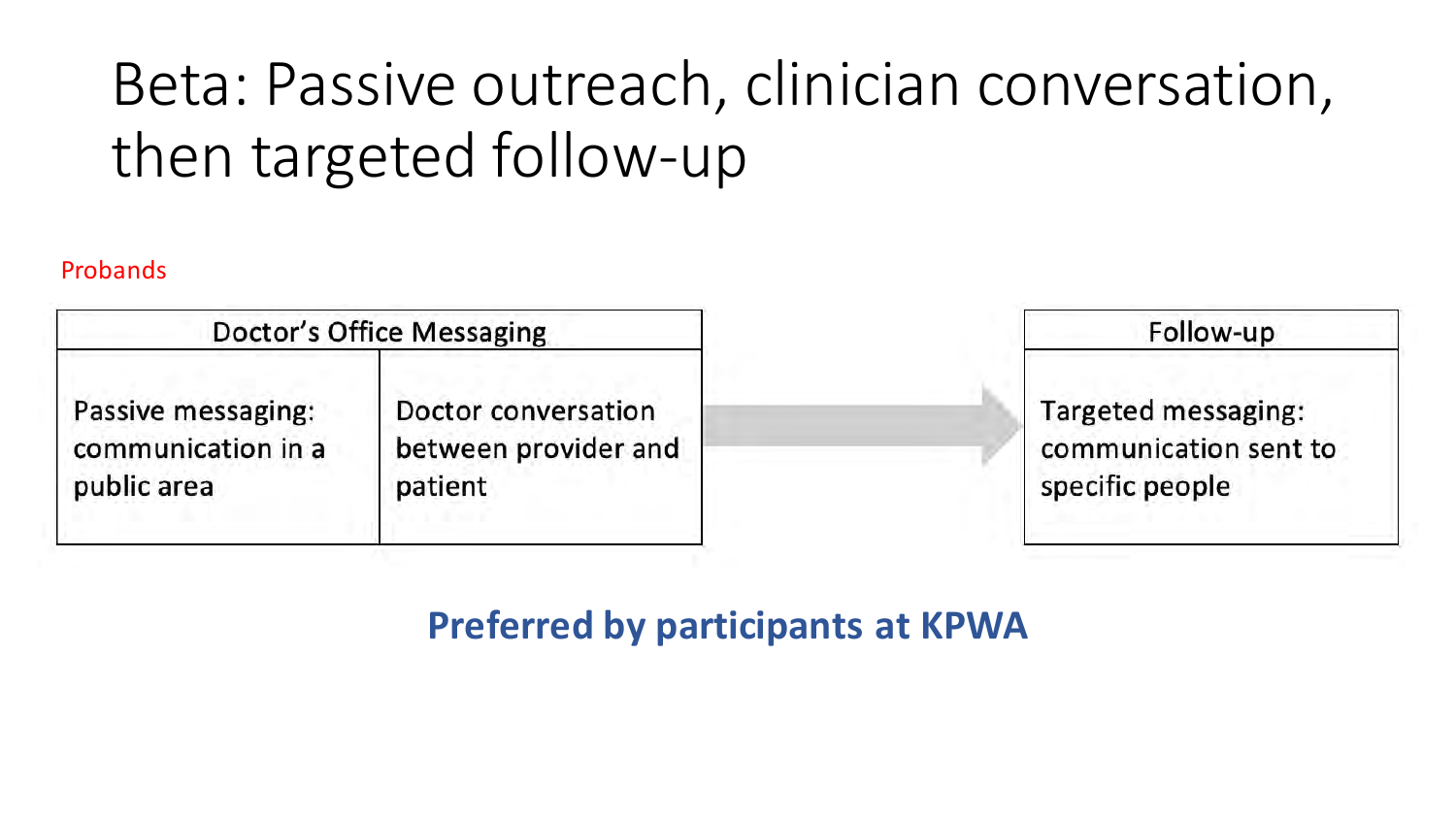# Gamma: Targeted outreach, clinician conversation, then passive follow-up

#### Probands

**Targeted Outreach** 

Targeted messaging: communication sent to specific people

Doctor conversation between provider and patient

**Acceptable to participants at all sites**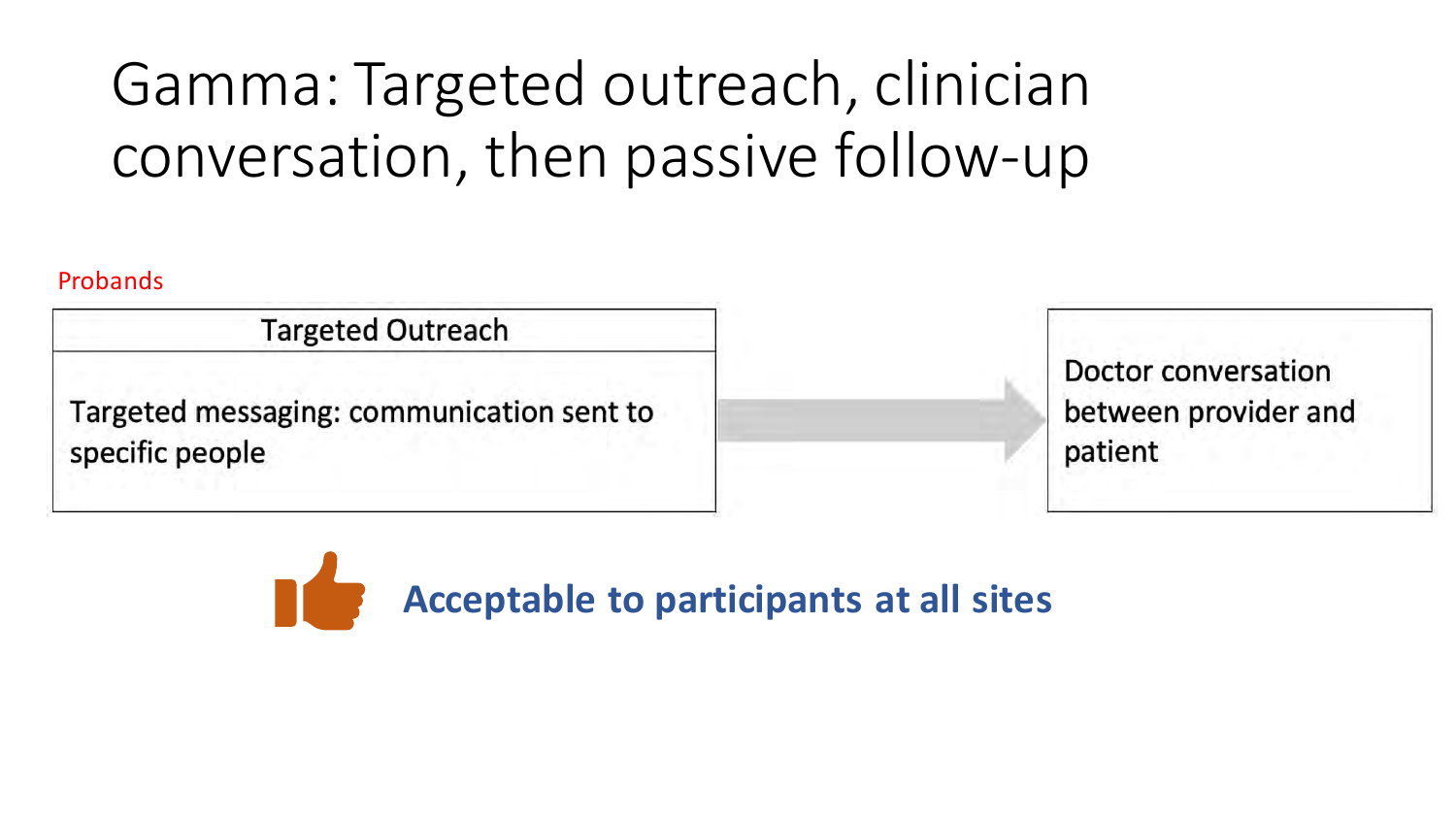## Delta: Targeted and Passive Messaging, then clinician conversation

#### Relatives

| Outreach           |                     |
|--------------------|---------------------|
| Passive messaging: | Targeted messaging: |
| communication in a | communication sent  |
| public area        | to specific people  |

**Doctor conversation** between provider and patient

#### **Preferred more by participants at Geisinger and KPWA than by KPMAS**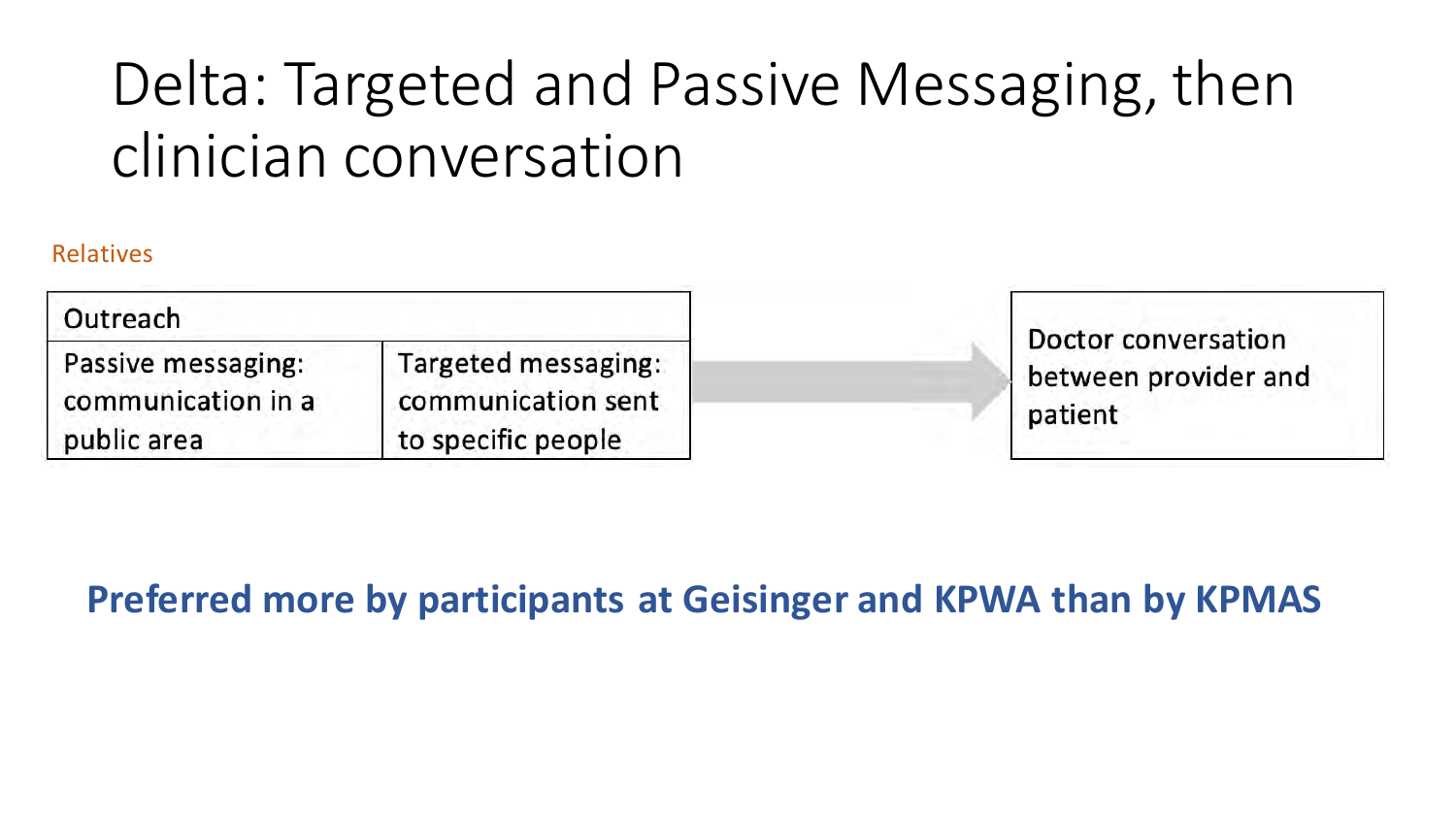### Epsilon: Targeted and passive messaging, no clinician conversation

#### Relatives

| Outreach           |                     |
|--------------------|---------------------|
| Passive messaging: | Targeted messaging: |
| communication in a | communication sent  |
| public area        | to specific people  |

**Preferred by one participant at each site**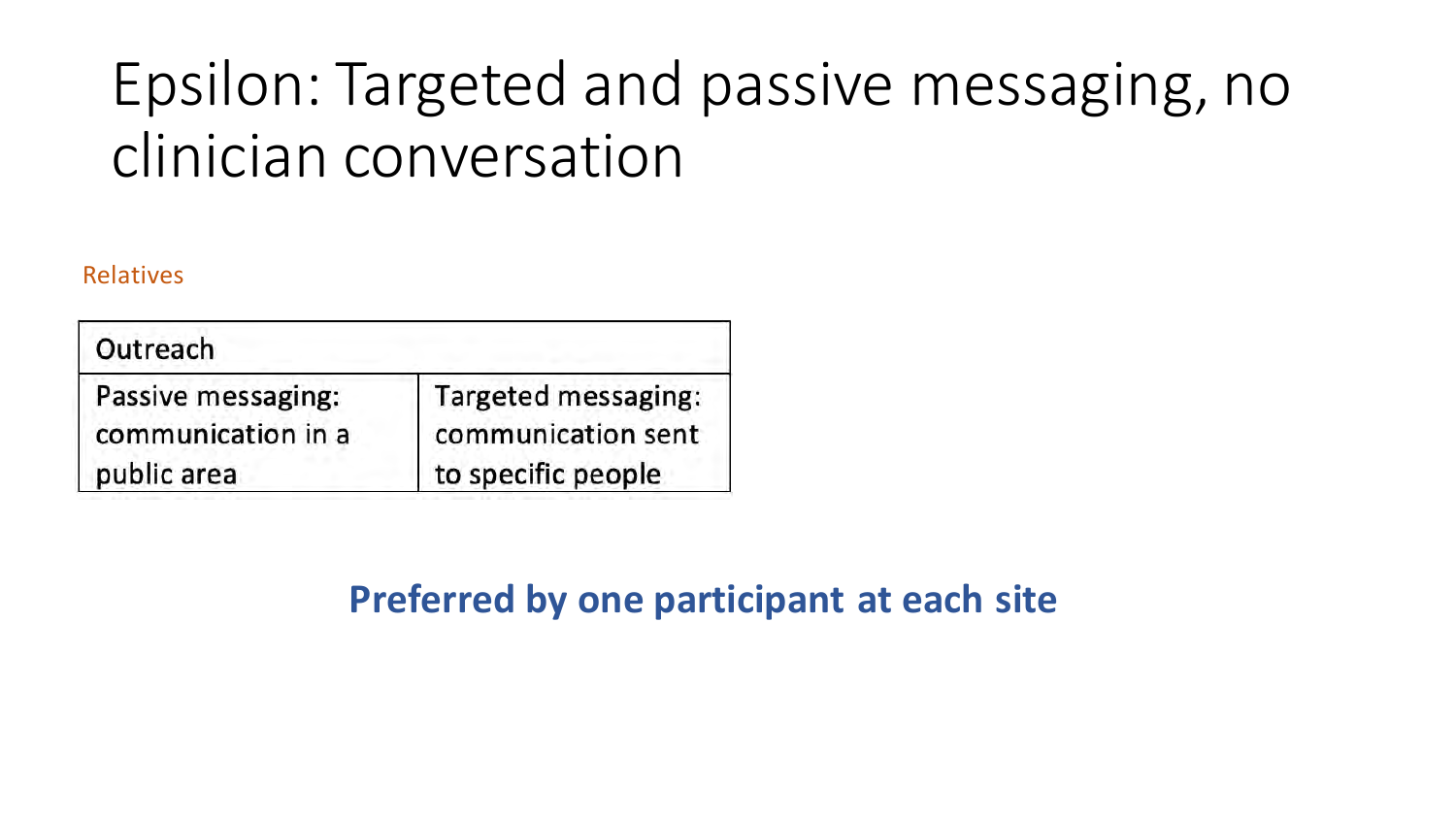# Next Steps

- We have designed the processes for each organization to start with
- We will review with the KPMAS CAB for feedback
- Anticipate beginning outreach in March
- Adjust as needed based on uptake and explore similarities and differences
- Additional qualitative interviews
	- What worked at each site and why
	- What works for different individuals and why (and what doesn't and why not)
	- Barriers and facilitators talking with family members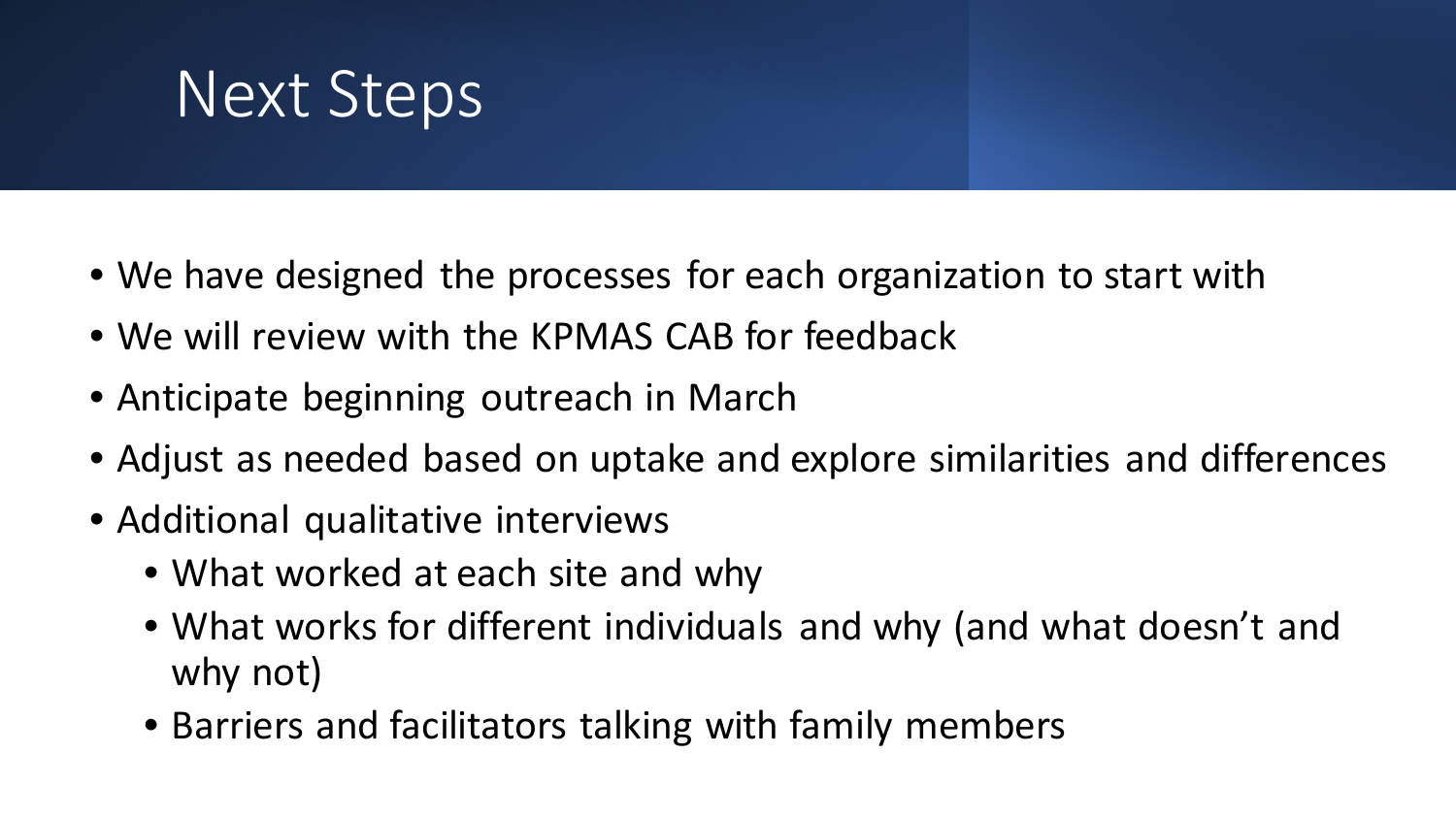# Guidance for the Field

- Engage stakeholders and co-develop processes
- Utilize mixed-methods and qualitive to explore reasons and meaning behind preferences and expressed needs
- Measure implementation outcomes in addition to effectiveness of programs
- Utilize tools from implementation science to guide design, adaptation, outcomes
- Report effectiveness and implementation outcomes to facilitate learning across systems, projects, programs more efficiently